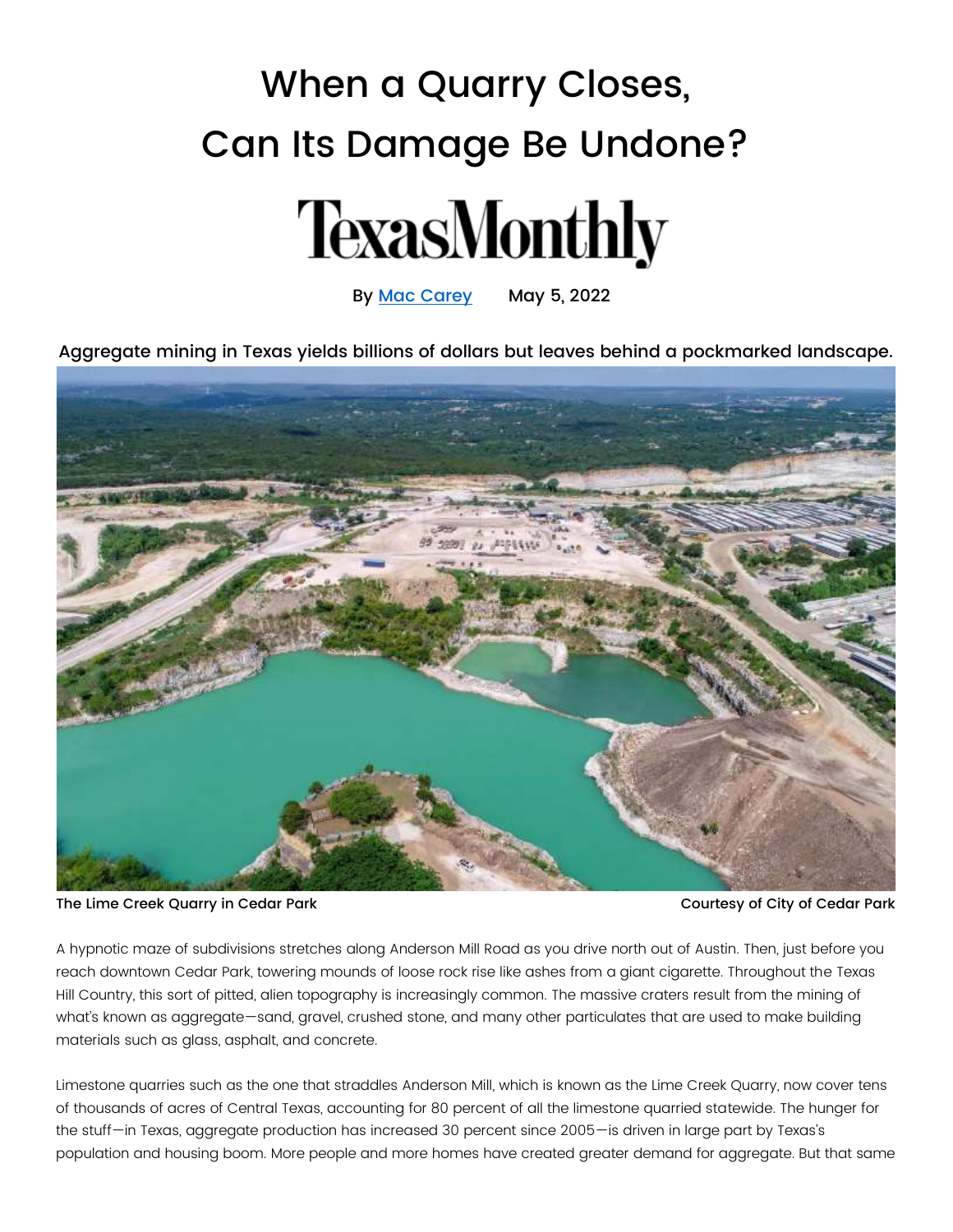boom is about to lead to the closure of Lime Creek, thanks to the [explosive growth](https://www.census.gov/library/stories/2017/08/texas-population-trends.html) of the suburbs of Austin and San Antonio. That growth led the city of Cedar Park to decide, in 2016, not to renew the mining lease that Austin-based Ranger Excavating has held on the site since 1996.

When Ranger's lease expires, in June 2023, it will mark the end of 173 years of mining at the site, where the area's distinctive Cordova Cream and Cordova Shell limestone has been extracted since [1850.](https://visitcedarparktexas.com/cedar-park-history/timeline/) What comes next, though, is uncertain. Corbin Van Arsdale, the mayor of Cedar Park, says the city's goal "was to get the land and do something positive with it, without knowing quite what that is."

Developers have some mixed uses in mind already, but before anything can be built on the quarry, Cedar Park must contend with the massive crater that decades of mining has left behind, along with the environmental and safety hazards that come with it. That [process](https://pubs.usgs.gov/circ/0731/report.pdf) is known as "[reclamation](https://pubs.usgs.gov/of/2001/ofr-01-0484/ofr-01-0484po.pdf)," and it's something many Central Texas cities may soon contend with as new homes replace old mines and as environmental concerns lead communities across the state to fill in mining craters.

But reclamation isn't easy. Fully rehabilitating mining sites requires replacing soil, preventing pollutants from inhibiting plant growth, correcting the flow of water into and out of a quarry, and reversing species loss caused by decades of mining essentially, making a poisoned piece of land pristine once again.

Environmental groups aren't sure that process can repair all the damage done by mining, but, "If you do it right, you can get pretty close," says Milann Guckian, president of Preserve Our Hill Country Environment, which is part of Texans for Responsible Aggregate Mining, a coalition of landowners and environmental groups advocating for stiffer quarrying legislation. "Anything is better than leaving it a dangerous, toxic pit."

Explosions have rocked the Lime Creek Quarry site continually since two years after the end of the Mexican-American War. That's more than a nuisance to the residents of nearby subdivisions. It's literally changing the landscape. Bill Langer, a geologist and quarry reclamation consultant who worked for more than four decades with the U.S. Geological Survey, says years of blasting can fracture underground caverns, rerouting natural water systems and displacing local species. The soil and water in quarries are often left thick with iron, manganese, and phosphorus, making most former quarry sites hostile to vegetation.

Some of the damage beneath the surface at Lime Creek and elsewhere may well be beyond repair. In the Hill Country, many quarries sit atop the [Edwards Aquifer Recharge Zone,](https://www.tceq.texas.gov/waterquality/nonpoint-source/projects/quarry-bmpguide) the principal water source for San Antonio, New Braunfels, and parts of Austin. Here, the limestone acts as a protective, filtering canopy of sorts for the water below. Once quarrying removes this layer, [contaminated](https://pubs.usgs.gov/of/2001/ofr-01-0484/ofr-01-0484po.pdf) surface water can seep into the groundwater-fast. In January 2021, the Texas Legislature released an *[interim study report](https://house.texas.gov/_media/pdf/committees/reports/86interim/Aggregate-Production-Operations-Committee-Interim-Report-2018.pdf)* that found that if a pollutant enters the Edwards Aquifer, "the impact on nearby water supplies can occur in a matter of days."

Further complicating all of this is the fragility of the region's water system. Most of the Hill Country is a [karst](https://www.edwardsaquifer.org/science-maps/about-the-edwards-aquifer/) landscape, meaning that it is replete with fractures and cracks that serve as vital water conduits. Years of quarry blasting can reroute those paths and alter the discharge points of groundwater. "You start blowing things," Guckian says, "and there's tons of damage we can't see yet." As unseen, underground fractures widen from blasts, the velocity of the water flowing through them increases. Greater velocity, in turn, gives the limestone less time to absorb impurities—faster water, in other words, can mean [more polluted water.](https://pubs.usgs.gov/of/2001/ofr-01-0484/ofr-01-0484po.pdf) And unlike aggregate, water is an increasingly precious commodity in parched Central Texas. To meet spiking demand caused by the region's rapidly increasing population, the water authorities that draw from the Edwards Aquifer must [supplement](http://www.twdb.texas.gov/waterplanning/swp/2017/doc/2017_swp_adopted.pdf) it with a variety of alternative sources.

That's not the only problem. Groundwater seeps through the limestone and adds to the rainwater that collects in abandoned quarry pits. This infusion of limestone increases the alkaline level in quarry lakes such as the Blue Lagoon, in Huntsville. Built in a reclaimed limestone quarry, that scuba diving facility is known for its Caribbean-like appearance. Its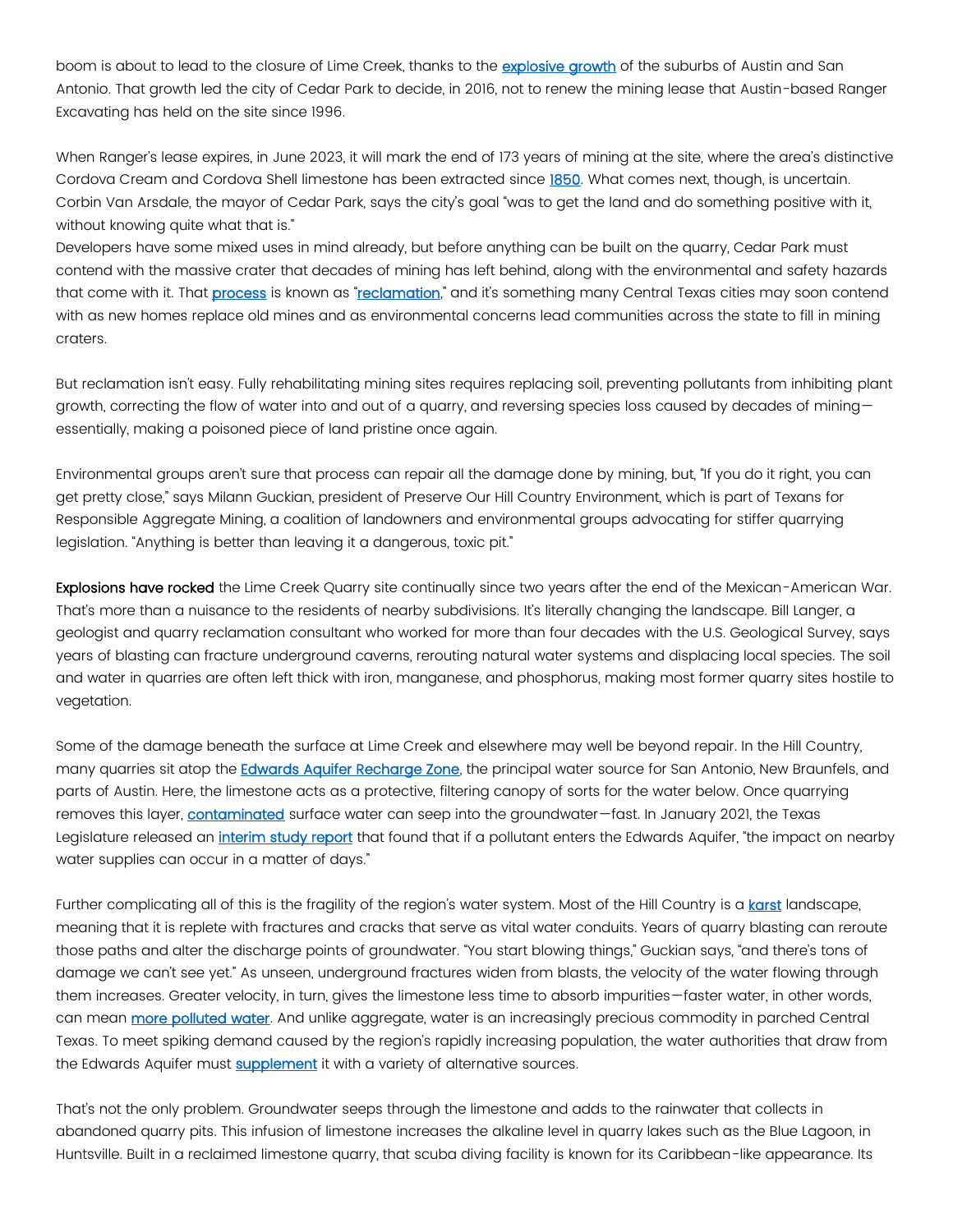high-alkaline water is a hit with divers in part because it is nearly fish- and vegetation-free. It's great for underwater selfies, but not so great for efforts to rebalance the ecosystem because the alkaline content can be high enough to kill off all flora and fauna.

Fixing all of those kinds of problems is easier if a reclamation plan is devised at the outset of mining operations at any given site. But most Texas quarries, including Lime Creek, didn't make such advance preparations. In fact, although Texas is the top aggregate-producing state in the country, it stands alone among the top ten aggregate states in not requiring aggregate miners to engage in  $a\eta y$  kind of reclamation. (There is no federal legislation requiring reclamation for mineral quarrying, unlike with **coal mining**.)

[Texans for Responsible Aggregate Mining](https://www.tramtexas.org/) has [pushed](https://legiscan.com/TX/bill/HB4341/2021%20%20https:/legiscan.com/TX/bill/HB291/2021%20%20https:/legiscan.com/TX/bill/HB4478/2021%20Sid%20Mahanta%20Sid%20Mahanta%203:06%20PM%20Yesterday%20Just%20to%20double%20check:%20We%20are%20confident%20this%20is%20the%20case,%20right?%20As%20I%20noted%20earlier,%20would%20be%20good%20to%20check%20campaign%20finance%20disclosures/records%20to%20make%20sure%20we%27re%20bullet%20proof%20here.%20Mac%20Carey%20Mac%20Carey%2012:23%20PM%20Today%20See%20my%20link%20above.%20%20This%20was%20also%20reported%20in%20the%20USA%20Today%20feature:%20https://stories.usatodaynetwork.com/a-world-rocked/%20Mac%20Carey%20Turn%20on%20screen%20reader%20support%20%20TX%20HB2422%20%7C%202021-2022%20%7C%2087th%20Legislature%20%7C%20LegiScan) several other proposed [bills](https://legiscan.com/TX/bill/HB291/2021) in the past three state legislative sessions, calling for administrative penalties and higher fees on what are known in legislative parlance as aggregate production operators. All three of those bills died in committee. And while the Texas Commission on Environmental Quality is charged with ensuring that APOs follow the limited guidelines that do exist, the agency has no authority to regulate APOs or require them to provide proof of environmental protections. Even so, the Texas Aggregates and Concrete Association, which [represents](https://www.tx-taca.org/) 80 percent of the state's aggregate suppliers, calls the commission's permitting process "[robust](https://www.tx-taca.org/files/TACA-Industry-Highly-Regulated-April-2019.pdf)." Its members include companies such as [Rogers Group,](https://www.tacaconveyor-digital.com/tacq/0321_third_quarter_2021/MobilePagedArticle.action?articleId=1731609#articleId1731609) the largest privately owned construction aggregate company in the United States, and [LafargeHolcim,](https://www.tacaconveyor-digital.com/tacq/0421_fourth_quarter_2021/MobilePagedArticle.action?articleId=1747818&lm=1638471093000#articleId1747818) a multinational APO with 350 sites across the country.

Texas's light hand with aggregate regulation could make rehabilitation much harder, but it doesn't make rehabilitation impossible. In the thirty years since its creation, the Quarry Golf Course in San Antonio has come to represent the platonic ideal of reclamation and rehabilitation—an example Lime Creek and others might benefit from. From 1908 until the 1980s, this five-hundred-acre site was home to a quarry and cement plant. In 1992, the Alamo Cement Company began reclaiming the land after the quarry was exhausted. Above ground, Keith Foster, a golf course architect who led the project, got creative, turning one of the quarry's steep slopes into a forty-foot waterfall on the back nine that cascades into a ravine. He also says he replaced layers of native topsoil and subsoil that had been stripped away by mining.

But other challenges hid beneath the surface. In a typical golf course, you'll find ponds and bunkers, built out of deep recesses. Creating those recesses means cutting into the surface. When Foster began digging underground, he discovered that miners had created vaults filled with what's known as kiln dust, or the powdery, toxic detritus from cement production (it's a common practice in the industry). The vaults can't be punctured, because they'd release the dust, which is harmful to humans and can even lead to lung cancer. "Exactly half of the property was on top of these vaults," Foster says, "and you have to weave through it and create an environment that is at least appealing."

Since it opened in 1993, the golf course's operators have adopted a host of [practices](https://publuu.com/flip-book/7677/16165/page/32) to restore the pre-quarry ecosystem. When first building the course, they planted native grasses like bluestem and Indian switchgrass. In 2006, they installed a water-conserving *irrigation system*, and built a natural wildlife habitat and wetlands. Foster says the water quality has been monitored for years at the Quarry Golf Course with no negative effects discovered. Today, blue herons and snowy egrets roost in the marshy grasslands that meander through the fairway alongside limestone outcroppings.

Yet while it may appear safe for the Quarry Golf Course reclamation to declare victory, it's still too early to assess whether this ecosystem can ever fully recover from a century of life as a quarry. Regardless, it may still offer lessons for places such as Lime Creek.

In the coming years, Cedar Park officials hope to construct a mix of residential and commercial development on 142 [acres](https://www.cedarparktexas.gov/home/showpublisheddocument/15690/637432969873700000) at Lime Creek. Early steps will include leveling the landscape's extreme slopes while avoiding the use of heavy equipment near caves and correcting cave openings that may have been obstructed during quarrying. "One of the primary goals of the reclamation plan is to maximize the area of land available for redevelopment," says Brenda Eivens, city manager of Cedar Park. To minimize future costs to the city, some reclamation work, such as filling in several pits, is